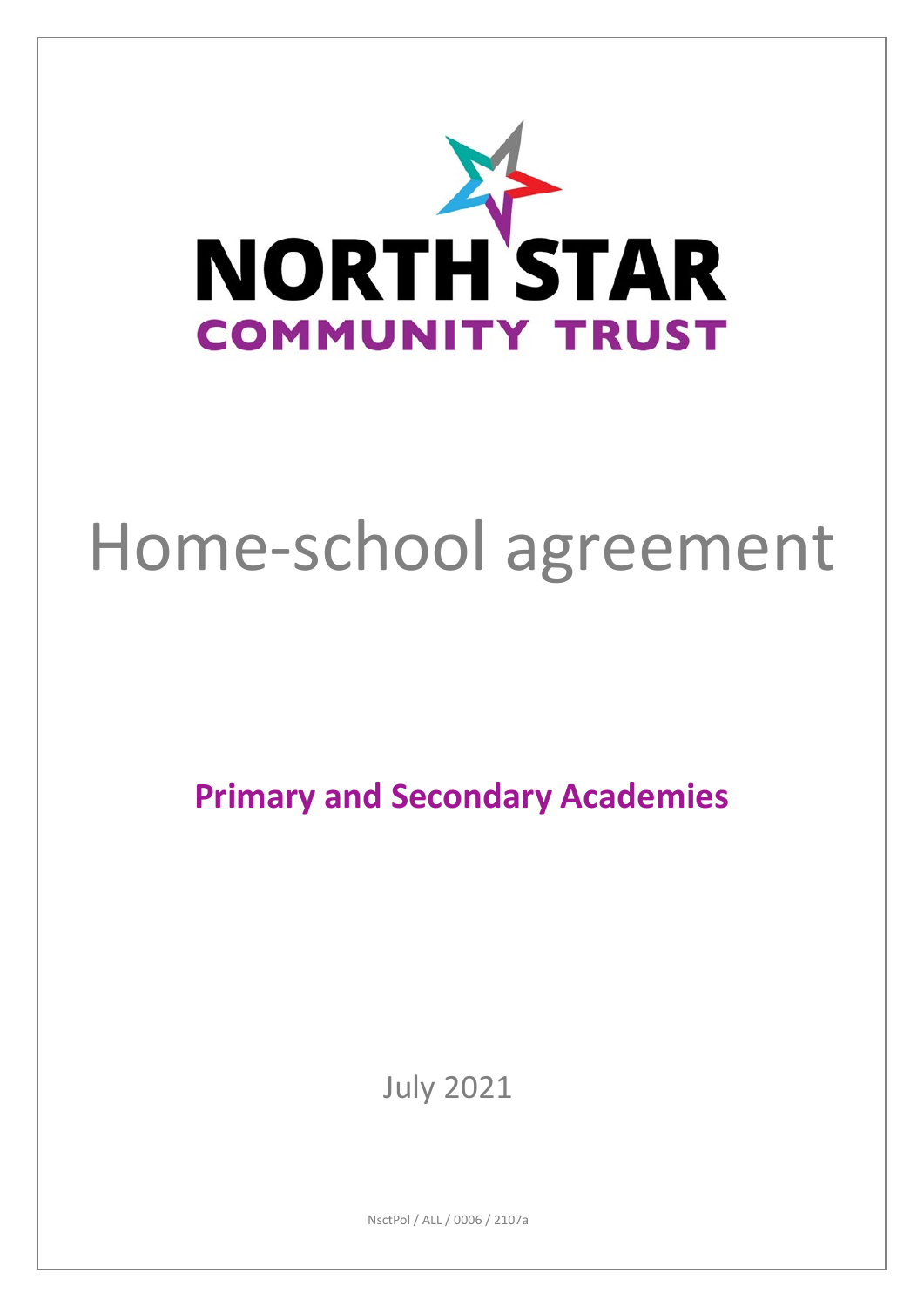**By accepting a place at an academy within North Star Community Trust (NSCT), parents, carers and children agree to abide by and respect our rules, regulations and policies.**

**Everyone is also expected to enter into the spirit of and fully support their academy's expectations of good behaviour and conduct.**

**Similarly, parents, carers and children can expect the same from all of our staff.**

### **Our academies will:**

- Continually strive to provide excellent teaching and learning resources in order to best support every pupil to achieve their full potential;
- Set relevant work for school and home, ensuring that it is regularly marked to a high standard and feedback shared with pupils;
- Make sure the academy is a safe and happy place to learn and work;
- Provide parents and carers with reports of progress and keep family informed of any concerns as soon as they arise;
- Respond to any questions or queries as quickly as possible;
- Work closely with parents to ensure that each pupil is appropriately supported at home and school;
- Hold consultation meetings for parents and carers which they are required to attend:
- Provide high levels of training and development for staff.

## **Parents / carers will:**

- Support their children and encourage them to support the academy by following the rules;
- Make sure that children arrive on time at school each day, wearing the correct uniform;
- Ensure children behave well at all times, whilst in and out of uniform;
- Parents of primary academy pupils will collect children promptly after school has finished;
- Parents of secondary academy pupils will ensure that students can get home safely after school;
- Make sure that any family holidays are taken when the school is closed, never during term time;
- Support the academy by being a good role model to their children by displaying appropriate behaviour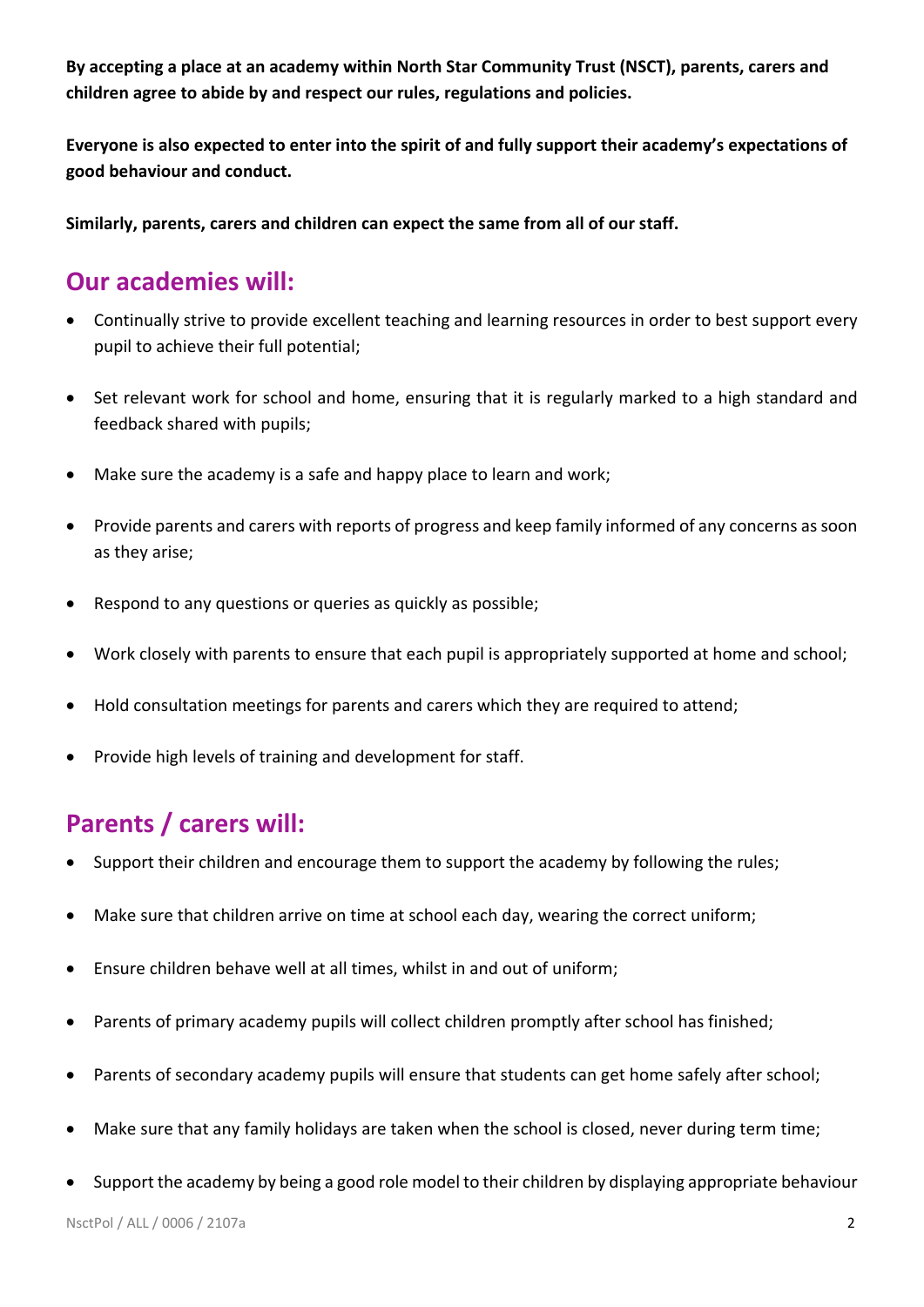and language, and by explaining to their children the importance of abiding by the school rules;

- Support the academy's approach to online safety and not deliberately upload any text, image, sounds or video to the internet that could be seen as offensive;
- Be on time for appointments made with staff to discuss progress or concerns;
- Work closely with the school to maintain excellent standards of schoolwork, homework and behaviour, especially by paying attention to all reports and professional advice from staff, by attending all parents and carers meetings and supporting children with work at home;
- Pay promptly for school meals, clubs and trips, and ensure their account is always in credit;
- Quickly inform the school of any problems or difficulties concerning children;
- Immediately inform the school of any change of address, telephone or circumstances which may affect the smooth administration of the academy.

#### **Pupils will:**

- Always follow the academy's agreed rules;
- Make sure they are in the right class at the right time. Moving around the school must be done quietly, and in a primary academy, walking around the school unsupervised is not allowed, especially during break times.
- Make sure that they look smart at all times. Pupils should ensure they are always wearing the correct school uniform including footwear. Uniforms should be treated with respect;
- Always behave in class, listen carefully to the adult in charge and work quietly unless asked to speak;
- Always address adults correctly and be polite. Answering back or any rudeness is unacceptable;
- During break times consider your own and others' safety at all times. Remember that break and lunch times are the right time to use the toilet, except in an emergency;
- Do not shout and remember to have good table manners during lunchtime;
- Be on your best behaviour at all times, including the journey to and from school and during all school visits and trips;
- Always be polite and respectful to visitors and members of the public both in and out of school.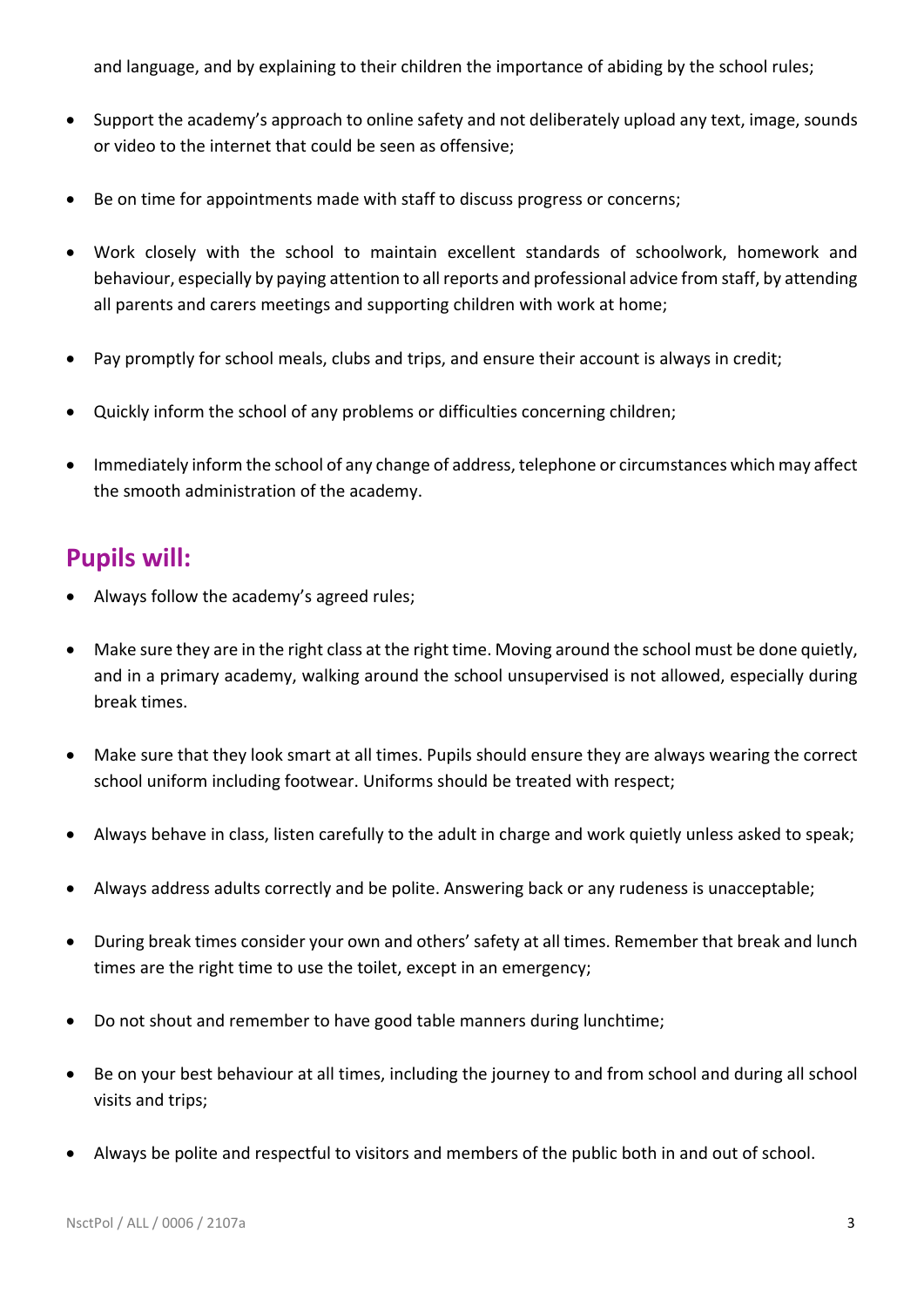## **Rights and responsibilities**

Our academies have very high expectations of its trustees and governors, staff, parents, carers and pupils.

#### **Everyone has the right to**: -

- enjoy school life in peace and safety;
- be an individual and have the right to take pride in being different, whilst respecting others;
- fulfil their full potential;
- raise the issue if someone is making them unhappy;
- not tolerate harassment of any kind.

#### **Everyone must commit to: -**

- be tolerant of others, regardless of difference;
- be kind and considerate to others;
- always do their work to the best of their ability;
- show respect for other people's property and possessions;
- respect academy property, buildings and surroundings.

Our staff are absolutely committed to listening to parents, carers and pupils. The class teacher is the first point of contact to discuss any concerns but if the issue continues a parents can always ask to speak to the head teacher in a primary academy or the head of year and / or head teacher in a secondary academy.

If your concern remains, or you think we could do something differently, then you can request the NSCT Complaints Procedure which is available in the policy section of each academies website [www.northstartrust.org.uk.](http://www.northstartrust.org.uk/)

We will always endeavour to resolve any concerns as soon as possible.

Once you have read this agreement, please complete and return the final page to us.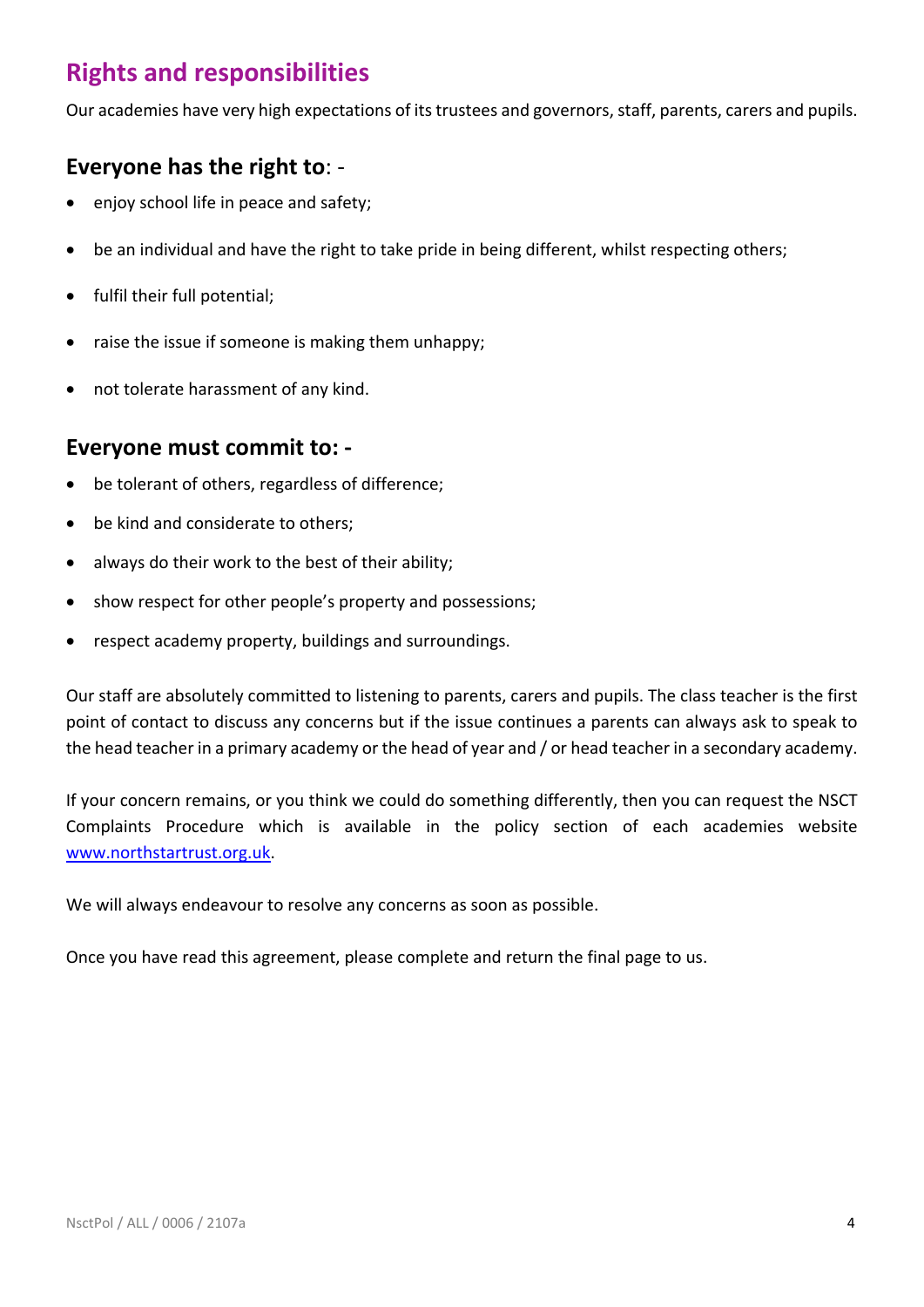#### **Academy contact details:**

| Enfield<br>Heights<br><b>ACADEMY</b>   | <b>Enfield Heights Academy</b><br>1-3 Pitfield Way, Enfield, Middlesex EN3 5BY<br>Phone: 020 8805 9811 email: heights@northstartrust.org.uk<br>Head teacher: Jade-Simone Bacon |  |
|----------------------------------------|--------------------------------------------------------------------------------------------------------------------------------------------------------------------------------|--|
|                                        | <b>Heron Hall Academy</b><br>46 Queensway, Ponders End, London EN3 4SA<br>Phone: 020 8443 9631 email: heron@northstartrust.org.uk<br>Head teacher: Arthur Barzey               |  |
| $\zeta$ ingfishe <sub>r</sub> $H_2$ il | <b>Kingfisher Hall Academy</b><br>40 The Ride, Enfield, London EN3 7GB<br>Phone: 020 8344 9890 email: kingfisher@northstartrust.org.uk<br>Head teacher: Matt Clifford          |  |
| adpecker Hall                          | <b>Woodpecker Hall Academy</b><br>Cuckoo Hall Lane, Edmonton, London N9 8DR<br>Phone: 020 8804 4126 email: woodpecker@northstartrust.org.uk<br>Head teacher: Nicky Ross        |  |